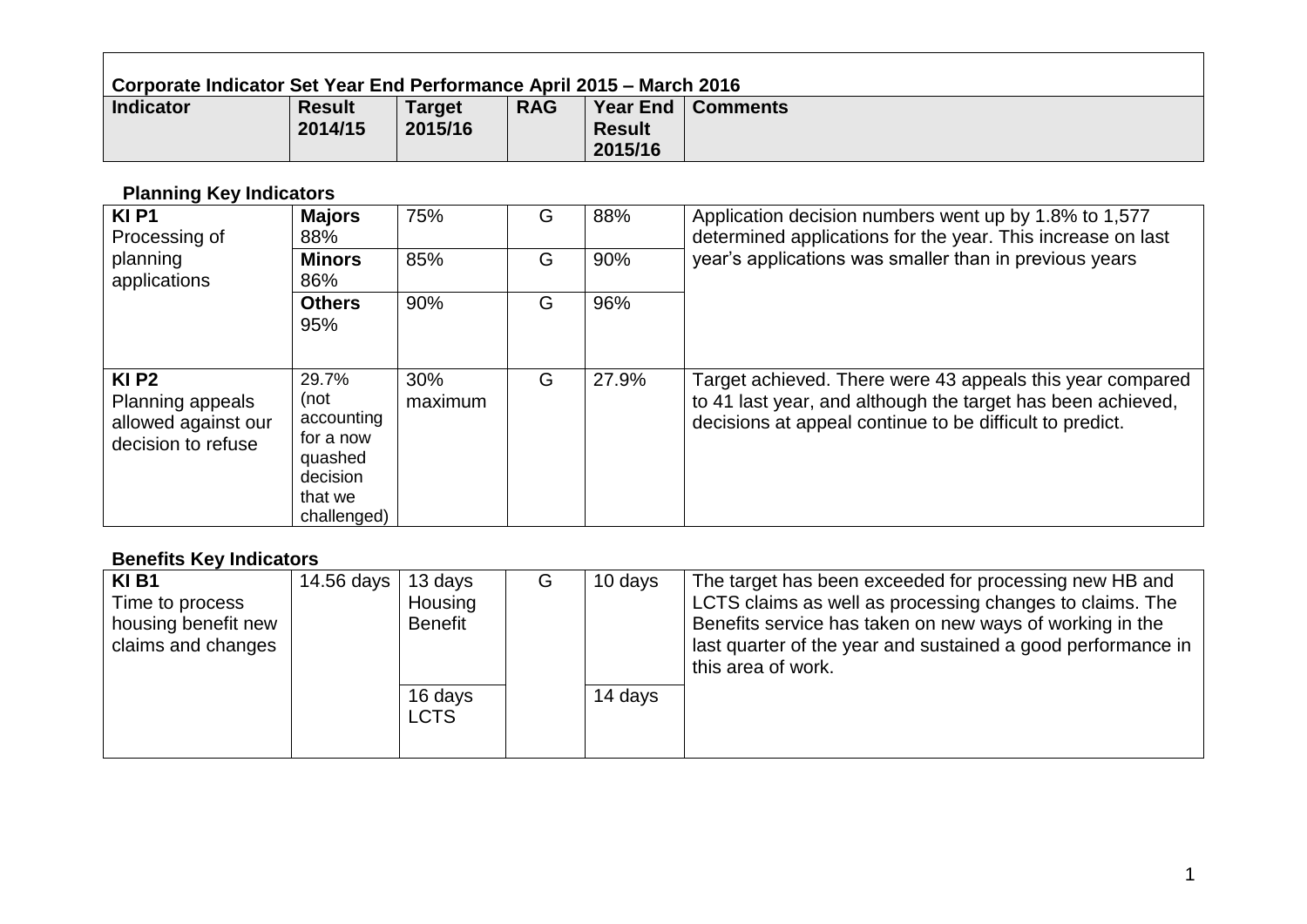| Corporate Indicator Set Year End Performance April 2015 – March 2016 |                          |                          |            |                          |                     |  |  |  |  |
|----------------------------------------------------------------------|--------------------------|--------------------------|------------|--------------------------|---------------------|--|--|--|--|
| <b>Indicator</b>                                                     | <b>Result</b><br>2014/15 | <b>Target</b><br>2015/16 | <b>RAG</b> | <b>Result</b><br>2015/16 | Year End   Comments |  |  |  |  |

## **Housing Key Indicators**

 $\blacksquare$ 

| <b>KI H1</b><br>Net additional<br>homes provided      | 943                                     | 830                                     | G | 933 | Despite a fall in new housing delivery this year, performance<br>against the longer-term cumulative Local Plan target (since<br>2001) remains strong and is above target by over 1,500<br>dwellings. Looking forward the Council has a full five year<br>housing land supply and the emerging new Local Plan will<br>allocate additional land for development thus ensuring an<br>optimistic outlook for new housing delivery in Colchester in<br>the coming years.                                                                                                                                                                            |
|-------------------------------------------------------|-----------------------------------------|-----------------------------------------|---|-----|------------------------------------------------------------------------------------------------------------------------------------------------------------------------------------------------------------------------------------------------------------------------------------------------------------------------------------------------------------------------------------------------------------------------------------------------------------------------------------------------------------------------------------------------------------------------------------------------------------------------------------------------|
| <b>KI H2</b><br>Affordable homes<br>delivered (gross) | 496<br>delivered<br>over three<br>years | 205<br>delivered<br>over three<br>years | G | 106 | This is the first of the three years we have to achieve this<br>target. A total of 106 new affordable homes were delivered in<br>2015/2016, which is over half of the homes we need to<br>achieve the target by 2018. This is excellent news for<br>Colchester residents in housing need. However, future<br>delivery in the next two years looks more uncertain, with<br>significant changes to national housing policy which will see<br>the introduction of starter homes for private sale replacing<br>affordable rented homes on new developments and Homes<br>and Communities Agency Grant only available for shared<br>ownership homes. |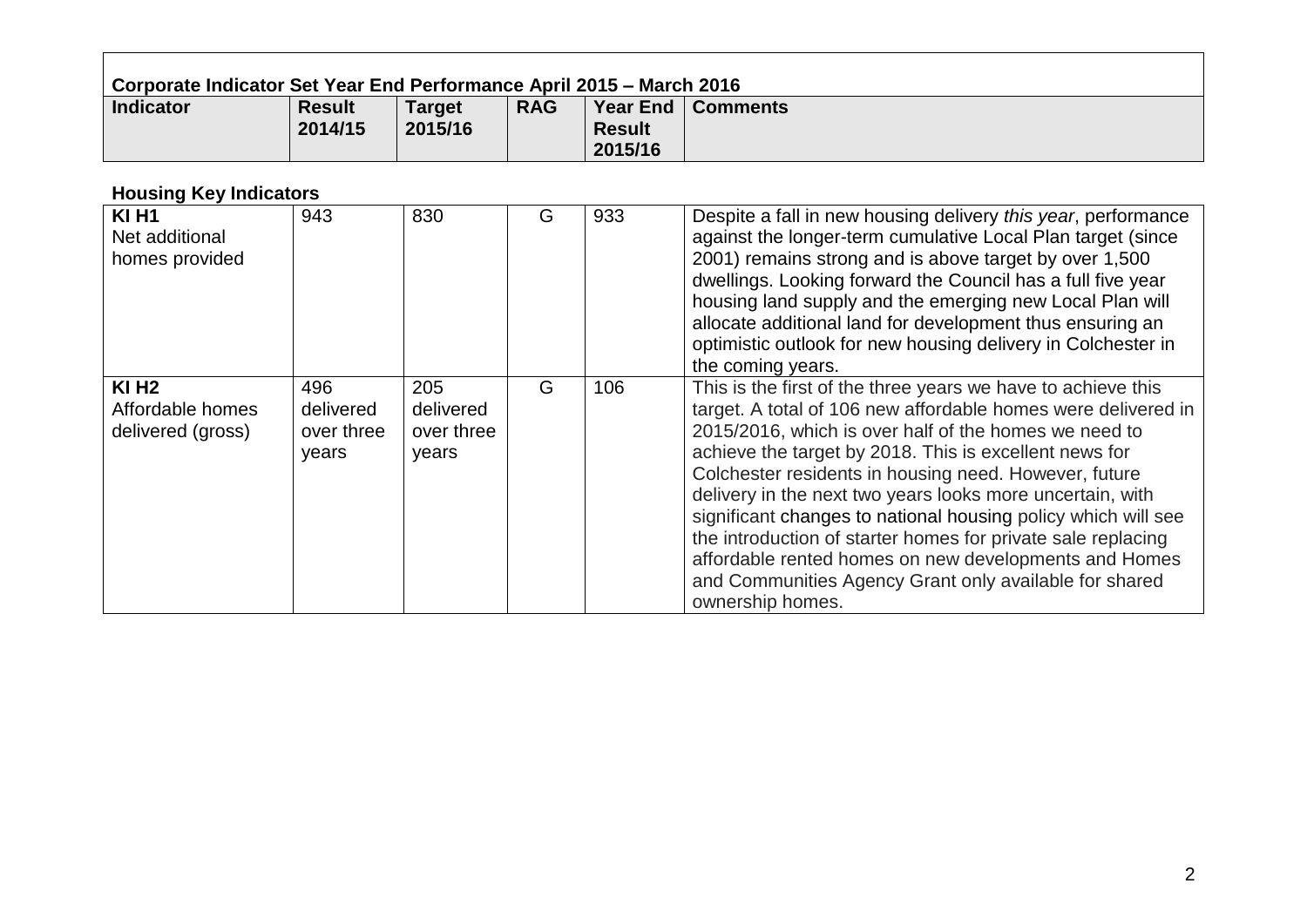| Corporate Indicator Set Year End Performance April 2015 – March 2016 |                          |                          |            |                          |                     |  |  |  |  |
|----------------------------------------------------------------------|--------------------------|--------------------------|------------|--------------------------|---------------------|--|--|--|--|
| <b>Indicator</b>                                                     | <b>Result</b><br>2014/15 | <b>Target</b><br>2015/16 | <b>RAG</b> | <b>Result</b><br>2015/16 | Year End   Comments |  |  |  |  |

<u> 1989 - Johann Stoff, deutscher Stoffen und der Stoffen und der Stoffen und der Stoffen und der Stoffen und der</u>

#### **Housing Key Indicators delivered by Colchester Borough Homes (CBH)**

| KI H <sub>3</sub><br>Homelessness<br>cases prevented    | 607                    | 45%     | G | 58%           | 489 applicants were supported to remain in their home or<br>supported into alternative accommodation to prevent<br>homelessness.                                                                                                                  |
|---------------------------------------------------------|------------------------|---------|---|---------------|---------------------------------------------------------------------------------------------------------------------------------------------------------------------------------------------------------------------------------------------------|
| <b>KI H4</b><br><b>Rent Collected</b>                   | 98.6%                  | 98%     | G | 98.85%        | Rent collection levels continue to achieve the target despite<br>the difficult economic climate.                                                                                                                                                  |
| <b>KI H5</b><br>Average time to<br>re-let council homes | General<br>$17.3$ days | 17 days | G | 16.81<br>days | During the last quarter performance has improved to bring<br>the overall position to within target. This improvement was<br>due to a concerted effort to quicken re-let times and the very<br>low numbers of empty properties during this period. |

## **Waste and Recycling Key Indicators**

| KIW1                | 403 kg | 400 kg | R | 415 kg | At the 6 month report it was highlighted that this is a         |
|---------------------|--------|--------|---|--------|-----------------------------------------------------------------|
| Residual household  |        |        |   |        | challenging target and the amount of residual waste tends to    |
| waste per household |        |        |   |        | increase around quarter 3. This proved to be the case and at    |
|                     |        |        |   |        | year end residual waste collected overall was 985 tonnes        |
|                     |        |        |   |        | higher than 14/15. The indication from other authorities in     |
|                     |        |        |   |        | Essex is that they have experienced increases and therefore     |
|                     |        |        |   |        | their end of year results will show this although these are not |
|                     |        |        |   |        | available at this time.                                         |
|                     |        |        |   |        | In response to this the Zones teams undertook 499 visits to     |
|                     |        |        |   |        | properties identified as putting out large amounts of black     |
|                     |        |        |   |        | sacks every week. Unfortunately, the reaction of most           |
|                     |        |        |   |        | households visited is not positive and these residents do not   |
|                     |        |        |   |        | see the community and environmental benefits of recycling       |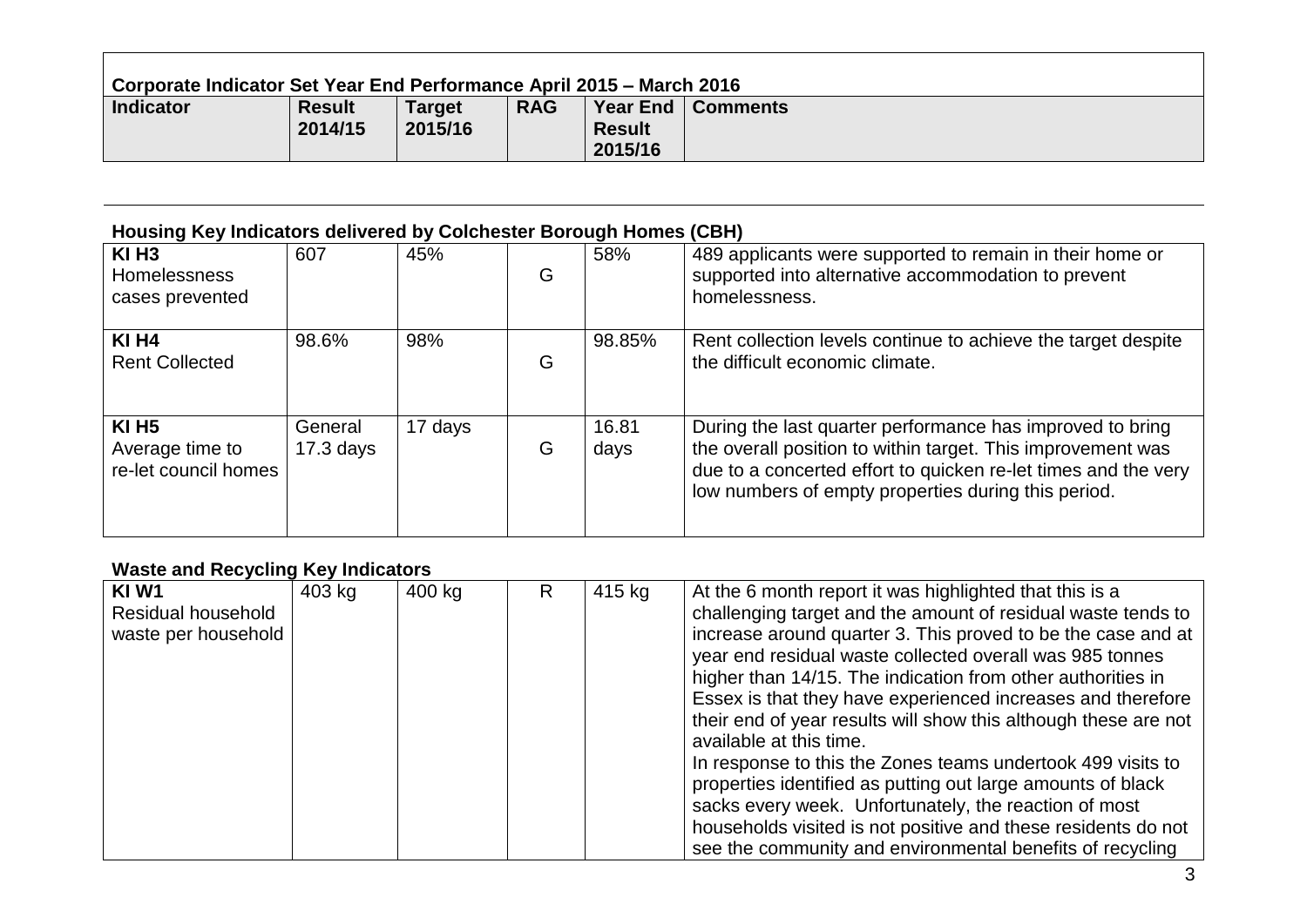| Corporate Indicator Set Year End Performance April 2015 - March 2016<br><b>Indicator</b> | <b>Result</b> | <b>Target</b> | <b>RAG</b>   | <b>Year End</b>          | <b>Comments</b>                                                                                                                                                                                                                                                                                                                                                                                                                                                                                                                                                                                                                                                                                                                                                                                                                                                                                                                                                                                                                                                                                                                                                                                                                                                                                                                                                                                                                                                                                                                  |
|------------------------------------------------------------------------------------------|---------------|---------------|--------------|--------------------------|----------------------------------------------------------------------------------------------------------------------------------------------------------------------------------------------------------------------------------------------------------------------------------------------------------------------------------------------------------------------------------------------------------------------------------------------------------------------------------------------------------------------------------------------------------------------------------------------------------------------------------------------------------------------------------------------------------------------------------------------------------------------------------------------------------------------------------------------------------------------------------------------------------------------------------------------------------------------------------------------------------------------------------------------------------------------------------------------------------------------------------------------------------------------------------------------------------------------------------------------------------------------------------------------------------------------------------------------------------------------------------------------------------------------------------------------------------------------------------------------------------------------------------|
|                                                                                          | 2014/15       | 2015/16       |              | <b>Result</b><br>2015/16 |                                                                                                                                                                                                                                                                                                                                                                                                                                                                                                                                                                                                                                                                                                                                                                                                                                                                                                                                                                                                                                                                                                                                                                                                                                                                                                                                                                                                                                                                                                                                  |
|                                                                                          |               |               |              |                          |                                                                                                                                                                                                                                                                                                                                                                                                                                                                                                                                                                                                                                                                                                                                                                                                                                                                                                                                                                                                                                                                                                                                                                                                                                                                                                                                                                                                                                                                                                                                  |
|                                                                                          |               |               |              |                          | their waste. A number indicated that they think this is the<br>Council's role to sort out the recycling.<br>It should also be noted that the Zone teams deliver recycling<br>equipment to all new build properties in the Borough.                                                                                                                                                                                                                                                                                                                                                                                                                                                                                                                                                                                                                                                                                                                                                                                                                                                                                                                                                                                                                                                                                                                                                                                                                                                                                               |
| <b>KIW2</b><br>Household waste<br>reused, recycled<br>and composted                      | 46.26%        | 48%           | $\mathsf{R}$ | 45.19%                   | Tonnages of recycling overall were down by 241 tonnes<br>compared with 14/15. As mentioned in the 6 month report<br>garden waste was lower and this ended the year 217 tonnes<br>down on 14/15. Food waste was also down by 76 tonnes,<br>but glass, plastic and cans were slightly higher. The overall<br>figure showed that each household in Colchester recycled<br>an average of 10kgs less than 14/15.<br>Garden waste tonnage is seasonal and is heavily impacted<br>by growing conditions. Last year was very dry and therefore<br>there was a sizeable reduction in the amount of grass<br>cuttings put out by residents which impacted on the overall<br>figures. It should be noted that these figures do not include<br>the significant amounts of green waste that are taken to the<br>Recycling Centres operated by Veolia on behalf of Essex<br>County Council.<br>The reduction in food waste tonnages is a common<br>occurrence at this stage of a scheme as residents are likely<br>to have reduced the amount of food they purchase as they<br>would have been alerted to how much they are throwing<br>away. This is demonstrated in the tonnage collected, but<br>also anecdotal evidence that bins are put out less frequently.<br>A comparison with other Districts and Boroughs will be<br>undertaken to see if this performance is reflected across<br>Essex when these figures are available. However, it is the<br>increase in residual waste collected that impacts on the<br>recycling rate as well. |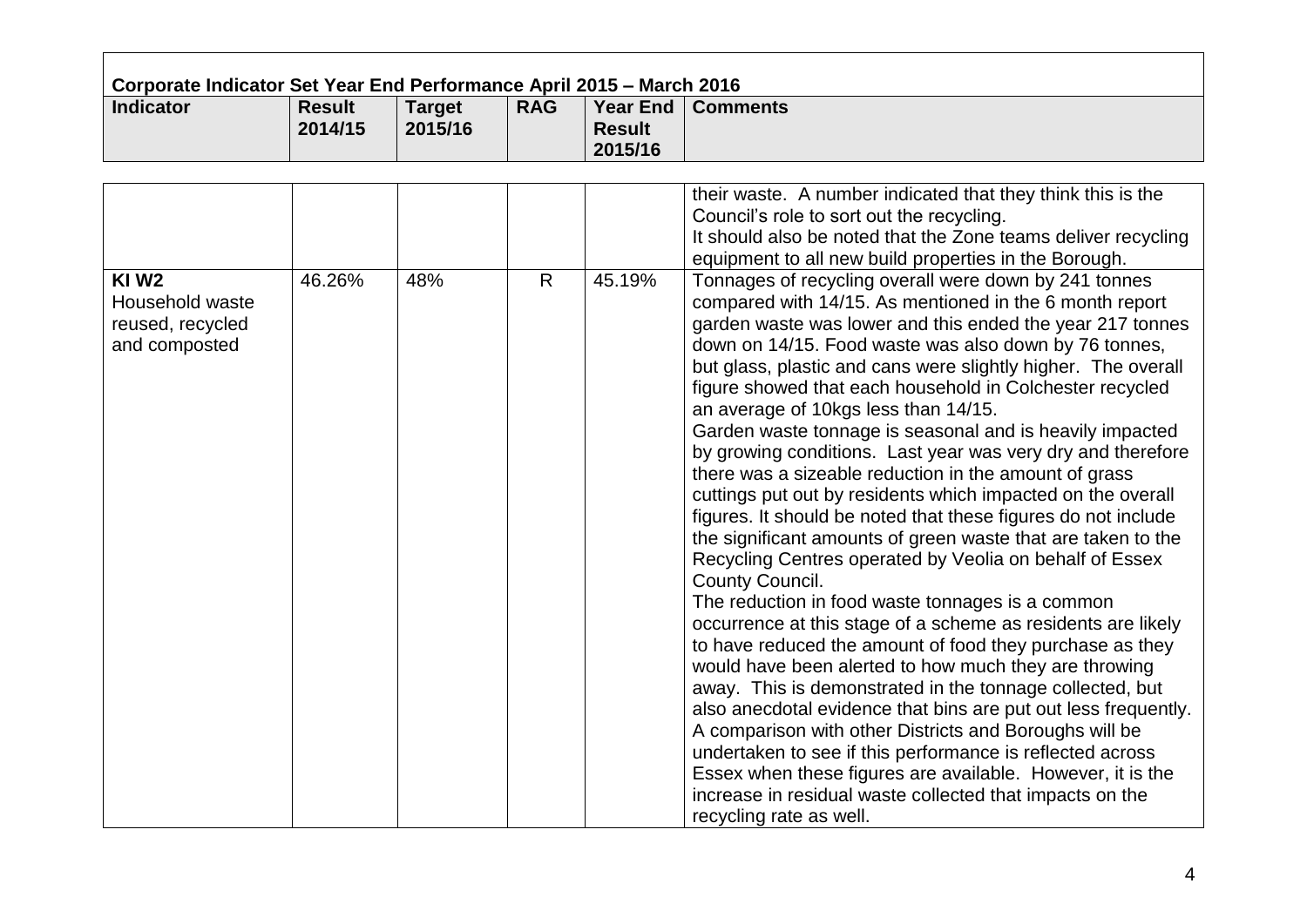| <b>Indicator</b>                                           | <b>Result</b><br>2014/15 | <b>Target</b><br>2015/16 | <b>RAG</b> | Year End  <br><b>Result</b><br>2015/16 | <b>Comments</b>                                                                                                                                                                                                                                                                        |
|------------------------------------------------------------|--------------------------|--------------------------|------------|----------------------------------------|----------------------------------------------------------------------------------------------------------------------------------------------------------------------------------------------------------------------------------------------------------------------------------------|
| KIW <sub>3</sub><br>Number of weekly<br>missed collections | 94<br>a week             | 104<br>a week            | G          | 82 a<br>week                           | Total target for year: No more than 5304.<br>Total missed bins reported: 4158.<br>Result is averaged over 51 week collection period.<br>This is an extremely good result $-12\%$ lower than target as<br>it is an area where the customer's perception of the service<br>is magnified. |